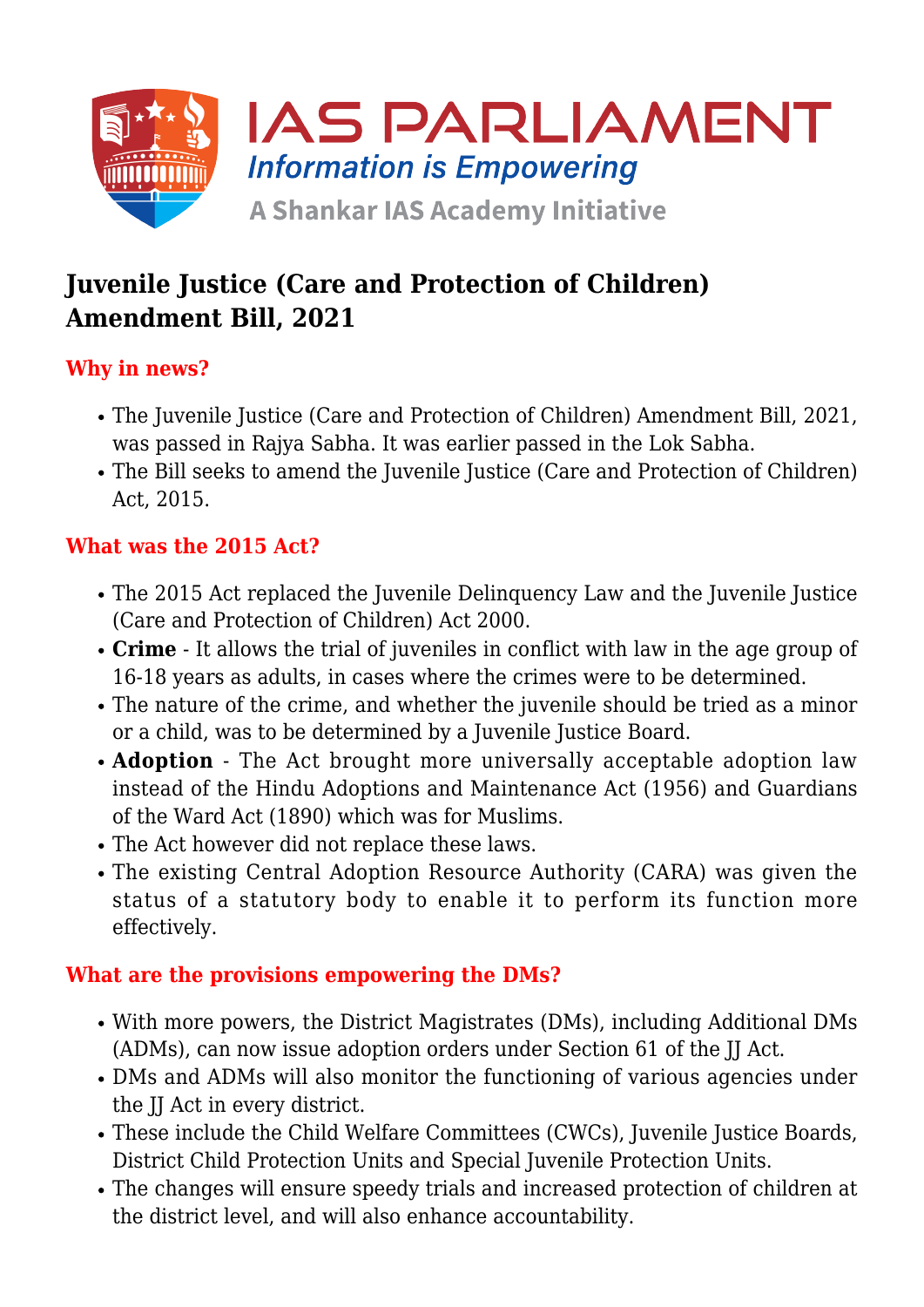- [Adoption processes are currently under the purview of courts. With an overwhelming backlog, each adoption case could take years to be passed.]
- The DMs will also carry out background checks of CWC members to check for possible criminal backgrounds.
- This is to ensure that no cases of child abuse or child sexual abuse is found against any member before they are appointed.
- [CWC members are usually social welfare activists with educational qualifications.]
- The CWCs should report regularly to the DMs on their activities in the districts.
- **Concern** The DM is in charge of all processes in a district including all task forces and review meetings.
- So, it is felt that the too many responsibilities given to DMs under the amendment may not be given a priority.

# **What are the changes made in offences by juveniles?**

- Under the 2015 Act, offences committed by juveniles are categorised as heinous offences, serious offences, and petty offences.
- Most heinous crimes have a minimum or maximum sentence of 7 years, and juveniles between 16-18 years age would be tried as adults for these.
- Serious offences generally include offences with 3 to 7 years of imprisonment.
- The 2021 Bill adds that serious offences will also include offences for which maximum punishment is imprisonment of more than 7 years, and minimum punishment is not prescribed or is less than 7 years.
- Presently, there is no mention of a minimum sentence in the JJ Act.
- So, juveniles between the ages of 16-18 years could also be tried as adults for a crime like the possession and sale of an illegal substance.
- Such offences will now fall under the ambit of a "serious crime''.
- The provisions thus ensure that children, as much as possible, are protected and kept out of the adult justice system.
- The Act also provides that offences against children that are punishable with imprisonment of more than 7 years, will be tried in the Children's Court.
- And offenses with punishments of less than 7 years imprisonment will be tried by a Judicial Magistrate.

# **What is the need for the Amendment now?**

- NCPCR (National Commission for Protection of Child Rights) filed a report in 2018-19, surveying 7,000 Child Care Institutions (CCIs or children's homes).
- Most of the institutions were found breaching the II Act regulations and